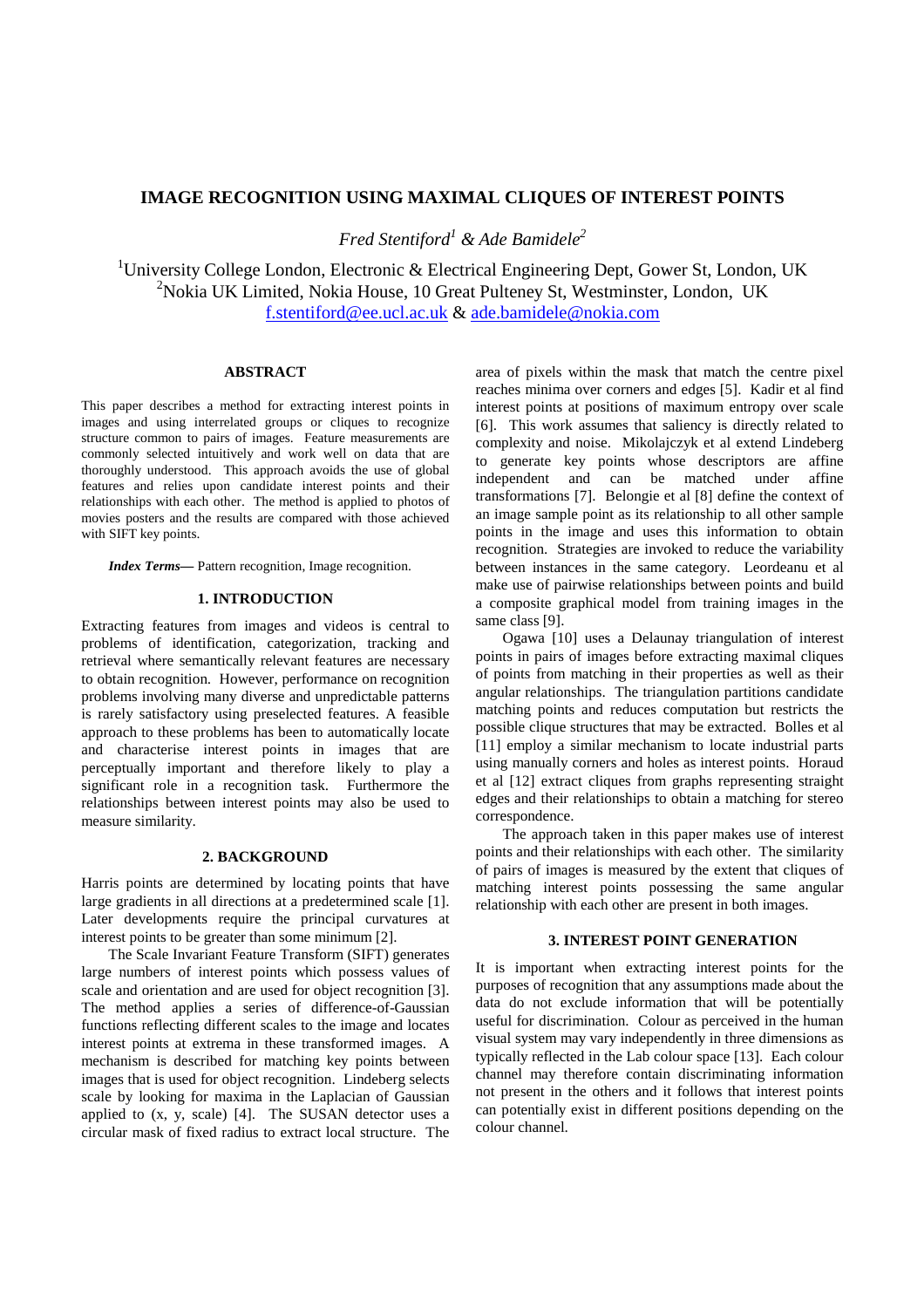Interest point generation begins with the random selection of 1000 ordered pair of pixels  $(x_1, x_2)$  that differ in a colour channel *a* by a threshold  $\delta_a$  in the image *I*. Such pairs of pixels would be very common in a noisy image and would not reflect local structure very well. The significance would be greatly enhanced if other pixel pairs in the vicinity behaved in the same manner. The local agreement on colour difference is therefore measured in order to assess whether the pixel pair should be retained.

Pixels  $\mathbf{x}_k$  within a circle C centre  $\mathbf{x}_1$ , radius  $r_1 = |\mathbf{x}_1 - \mathbf{x}_2|$ , are compared with the pixel  $\mathbf{x}_2$  using the colour channel *a*. The *significance*  $S_a$  of  $(x_1, x_2)$  is given by  $\mathbf{r}$ 

$$
S_a = \left| \sum_{x_k \in C} x_1 - x_k \right| / \left| x_1 - x_2 \right|^2 \tag{1}
$$

where  $|u_a^{\lambda_k} - u_a^{\lambda_2}| < \delta_a$ *x a x*  $|u_a^{x_k} - u_a^{x_2}| < \delta_a$  and  $u_a^{x_k}$  is the value in the colour channel *a* at pixel  $\mathbf{x}_k$ .

The magnitude of  $S_a$  will be a maximum if  $\mathbf{x}_1$  lies on a

straight edge bounding the colour of  $x_2$  from others. It will be zero if the circle C is all one colour. The orientation of the local gradient is given by

$$
\theta_a = \tan^{-1} \left\{ \left( \sum_{\mathbf{x}_k \in C} \mathbf{x}_1 - \mathbf{x}_k \right)_y / \left( \sum_{\mathbf{x}_k \in C} \mathbf{x}_1 - \mathbf{x}_k \right)_x \right\} \tag{2}
$$

Equation (1) measures the extent of mismatch between pixels of similar colour to  $x_2$  and others on the opposite side of  $x_1$ .

Points with the highest value of significance  $S_a$  within a radius  $r_2$  are retained thereby providing interest points covering the image regardless of local contrast.

### **4. MATCHING AND RECOGNITION**

Simply comparing the highest ranking interest points between two patterns for orientation and the colours of the respective pixel pairs, takes no account of the positional relationships between the interest points. However, this may be overcome by seeking matches between pairs of interest points where the orientations of the relative positions are similar in each pattern.

Let  $\mathbf{x}_i$  and  $\mathbf{x}_j$  be interest points in colour channel *a* with

orientations 
$$
\theta_i
$$
 and  $\theta_j$ . Let  $d_{ij} = \left| u_a^{x_i} - u_a^{x_j} \right|$ .  
\n $\boldsymbol{x}_i$  and  $\boldsymbol{x}_j$  match if  $d_{ij} \le \delta_a'$  and  $\left| \theta_i - \theta_j \right| \le \varepsilon_1$  (3)

where  $\mathcal{E}_1$  is a threshold on angle difference.



Figure 1. Matching cliques of size 3

Let  $\mathbf{x}_i$  and  $\mathbf{x}_j$  be interest points from image 1 and  $x'_m$  and  $x'_n$  be interest points from image 2. The interest point pair  $(x_i, x_j)$  matches the pair  $(x'_m, x'_n)$  if  $\mathbf{x}_i$  matches  $\mathbf{x}'_m$  and  $\mathbf{x}_j$  matches  $\mathbf{x}'_n$  and

$$
\frac{(x_j - x_i) \bullet (x'_n - x'_m)}{|x_j - x_i|^{*}|x'_n - x'_m|} \ge \lambda
$$
\n(4)

The inner product in equation (4) constrains the difference in slopes between the pairs of points in each image to be less than a certain angle  $\varepsilon$ <sub>2</sub>

$$
\left| \boldsymbol{\varphi}_{ij} - \boldsymbol{\varphi}'_{mn} \right| < \varepsilon_2 \text{ where } \lambda = \cos \varepsilon_2 \qquad (5)
$$

The matching of the pairs of interest points  $x_i$  and  $x_j$ 

and  $\boldsymbol{x}_j$  and  $\boldsymbol{x}_k$  has greater reliability if the pair  $\boldsymbol{x}_k$  and  $\boldsymbol{x}_i$ also match as this shows that all three matching points are in the same relative angular position in each image. Graphs with vertices representing matching points  $\{x_i, x_j, x_k\}$  and  $\{{\boldsymbol x}_n', {\boldsymbol x}_m', {\boldsymbol x}_o'\}$  and connected by angular relationships  $\bm{\varphi}_{ij}$ form cliques of size 3 present in both images (Fig. 1). More generally the detection of  $p$  such points in each image forming cliques will provide greater recognition reliability for larger values of *p*. The measure of similarity between two images used in this paper is defined as the number of distinct interest points that are members of cliques of size > N summed over the three colour channels.

The relationship between points is not dependent upon their separation or absolute position and therefore the similarity measure is translation and scale invariant. However, the relationship between points is only partially orientation invariant, but may be made so by matching relative angles within each clique.

### **5. RESULTS**

The similarity measure was evaluated by comparing two sets of 11 photos (176x130) of movie posters; one higher quality set (R1-R11) and the other a lower quality set of photos of the same posters (C1-C11).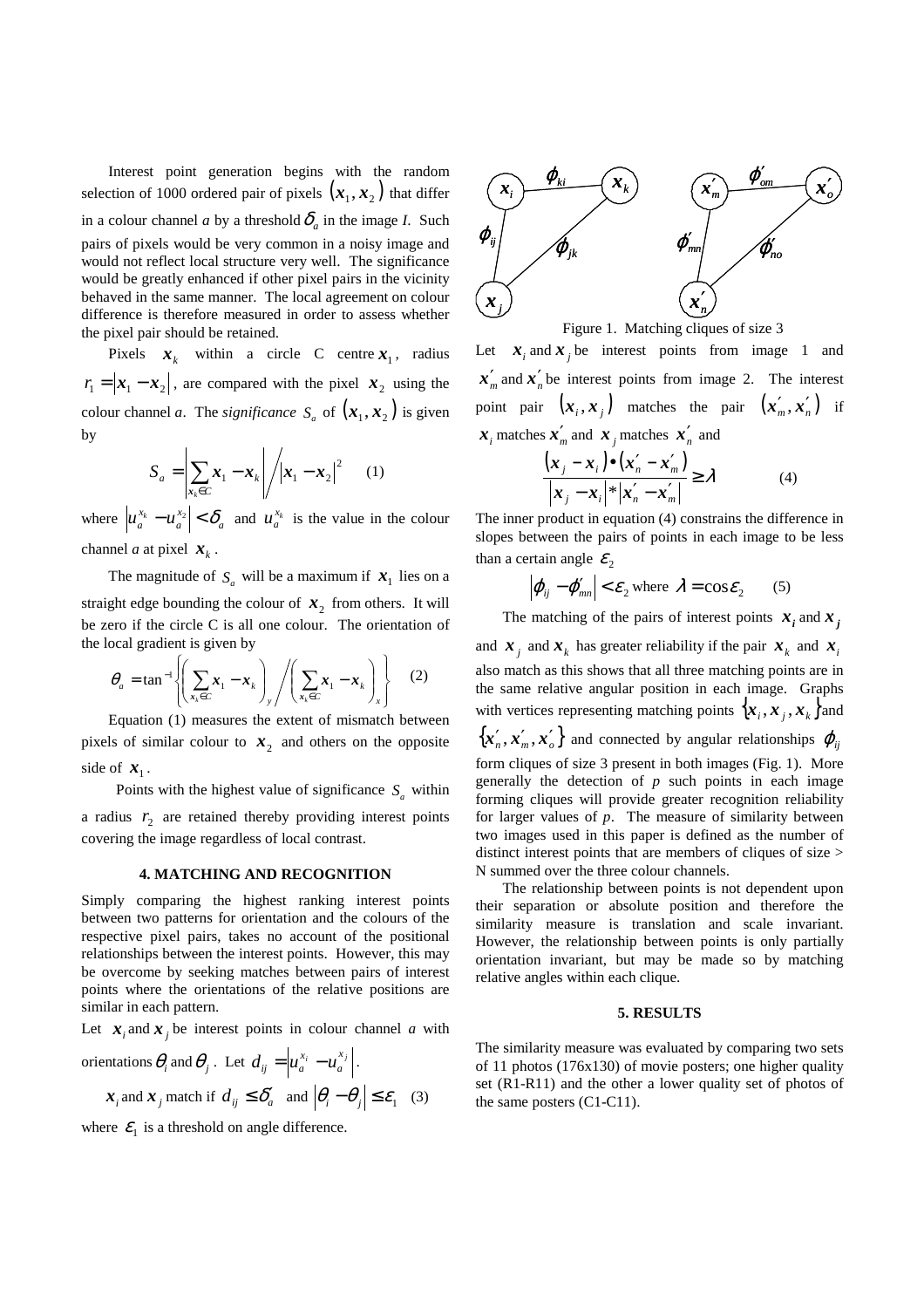|                                                | C1 |      | C3 |    |    |    |    |    |     | C4 C5 C6 C7 C8 C9 C10 C11 |        |
|------------------------------------------------|----|------|----|----|----|----|----|----|-----|---------------------------|--------|
| R1                                             | 53 | 0    | 0  | 0  | 0  | 6  | 5  | Ω  | 0   | 0                         | 6      |
| R2                                             | 0  | 31*l | 6  | 0  | 0  | 0  | 0  | 0  | 0   | 0                         | 0      |
| R3                                             | 6  | 0    | 17 | 0  | ი  | ი  | Ω  | 9  | ი   | 0                         | 10     |
| R4                                             | Ω  | 18   | 0  | 42 | ი  | 5  | Ω  | 8  | 17  | 0                         | 0      |
| R <sub>5</sub>                                 | 0  | 0    | 0  | 0  | 30 | 0  | 0  | 0  | 0   | 0                         | 5      |
| R6                                             | 0  | 17   | 0  | 0  | 0  | 21 | 0  | 0  | 0   | 0                         | 10     |
| R7                                             | 0  | 0    | 0  | 0  | 0  | 0  | 18 | ი  | 0   | 0                         | 0      |
| R8                                             | 8  | 12   | 0  | 11 | 0  | 8  | Ω  | 33 | 5   | 0                         | 20     |
| R9                                             | 0  | 0    | 0  | 0  | 0  | ი  | 0  | 0  | 49* | 0                         | 0      |
| R <sub>10</sub>                                | 0  | 0    | 0  | 0  | 0  | 0  | 0  | 14 | 5   | $40*$                     | 0      |
| R <sub>11</sub>                                |    | 13   |    |    |    | 5  |    |    | 5   |                           | $50^*$ |
| Numbers of matching interest noints<br>Table 1 |    |      |    |    |    |    |    |    |     |                           |        |

100 interest points were generated in each of the three 8 bit Lab colour channels for each image with  $(r_1, r_2) = (5, 4)$ pixels and  $(\delta_L, \delta_a, \delta_b) = (6,6,6)$ . Matching cliques with *N>5* were extracted for each pair of images and the similarity scores shown in Table 1 with  $(\delta'_{L}, \delta'_{a}, \delta'_{b}) = (21,21,21)$  and  $(\varepsilon_{1}, \varepsilon_{2}) = (27^{\circ}, 15^{\circ})$ . In each case the lower quality image (Cn) produced the highest score when matched against the higher quality image (Rn) of the same poster. Some examples of cliques are shown in Figures 2-5. Green circles show the location of interest points and red radial lines the local orientation.

The extraction of maximal cliques is an NP-complete problem and requires exponential time to solve. However, the size of matching graphs only grows when images possess strong similarities and in these cases the computation can be limited without losing much recognition capability. Entries in Table 1 marked with an asterisk have triggered the application of a computation limiting algorithm and may be underestimates of the actual scores.

The SIFT method of key point extraction and matching was applied to the same problem and the numbers of matching key points between pairs of images summed across the three Lab colour channels is shown in Table 2. No matching key points were found in C2 and only a few in C7 possibly because these images possess low contrast.

## **6. DISCUSSION**

The low values of  $\delta$  allows interest points to be detected in areas of relatively low contrast. At the same time the high values of  $\delta'$  allows a large tolerance to variations in lighting and reflectance during recognition (Fig. 4 & 5). The value of  $\mathcal{E}_1$  allows interest points to be matched with only an approximate correspondence in orientation. In a similar fashion  $\mathcal{E}_2$  provides considerable leeway when matching the direction of pairs of points between images and provides some immunity to perspective distortions (Fig. 2 & 4). Results show that providing the matching cliques are sufficiently large, significant variation in individual pattern parameters can be tolerated. This means that confident

|                 | C <sub>1</sub> | C2 | C3 |        |    |    |   |   |    | C4 C5 C6 C7 C8 C9 C10 | C11 |
|-----------------|----------------|----|----|--------|----|----|---|---|----|-----------------------|-----|
| R <sub>1</sub>  |                | ი  | 0  | 0      | 0  | 0  | 1 | 0 | 0  | 0                     | ი   |
| R <sub>2</sub>  | 0              | ი  | 0  | 0      | 0  | ი  |   | 0 | 0  | O                     | 1   |
| R <sub>3</sub>  | ი              | 0  | 39 | ი      | O  | ი  | ი | 0 | 0  | 0                     | 0   |
| R <sub>4</sub>  | 2              | 0  | 1  | 1<br>1 | 0  | ი  | 1 | 1 | 0  | 2                     | 0   |
| R <sub>5</sub>  | 0              | 0  | 0  | 1      | 59 | ი  | 1 | 0 | 0  | 0                     | 0   |
| R <sub>6</sub>  | 0              | 0  | 0  | 1      | 2  | 19 | 0 | 0 | 0  | O                     | 0   |
| R7              | 0              | 0  | 0  | 0      | 0  | 0  | 3 | 1 | 1  | 0                     | 0   |
| R <sub>8</sub>  | 0              | 0  | 1  | 0      | 2  | 0  | 0 | 8 | 0  | 0                     | 0   |
| R9              | 0              | 0  | 0  | 0      | 0  | 0  | 0 | 0 | 17 | O                     | 0   |
| R <sub>10</sub> | 0              | 0  | 0  | 0      | O  | 0  | 0 | 0 | 1  | 22                    | ი   |
| R <sub>11</sub> | 1              | 0  | 0  | 0      | 0  | ი  | 0 | 0 | 0  | 0                     | 16  |

Table 1. Numbers of matching interest points Table 2. Numbers of matching SIFT key points recognition is more likely despite highly variable and distorted images.

### **7. CONCLUSIONS**

This paper has described an approach to the generation and selection of interest points and their formation into cliques for use in image recognition. The computational demands for clique extraction rise when strong similarity is present and may be limited on these occasions without damaging performance. Future work will focus on orientation independent clique extraction with larger datasets and more interest points.

### **8. REFERENCES**

[1] C. Harris and M. Stephens, "A Combined Corner and Edge Detector," Proc 4<sup>th</sup> Alvey Vision Conference, pp. 147-151, 1988. [2] J. Shi and C. Tomasi, "Good features to track," IEEE Conf on CVPR, 1994.

[3] D.G. Lowe, "Distinctive image features from scale-invariant keypoints," Int. J. of Computer Vision, vol. 2, pp. 91-110, 2004. [4] T. Lindeberg, "Feature detection with automatic scale

selection," J. Computer Vision, vol. 30, no. 2, pp. 79-116, 1998. [5] S.M. Smith and J.M. Brady, "SUSAN – a New Approach to Low Level Image Processing," Int J. of Computer Vision, vol. 23,

no. 1, pp. 45-78, 1997. (Patent GB2272285).

[6] T. Kadir and M. Brady, "Saliency, Scale and Image Description," Int. J. of Comp Vis, vol. 45, no. 2, pp. 83-105, 2001. [7] K. Mikolajczyk et al, "Scale and Affine Invariant Interest Point Detectors," Int. J. of Comp Vis, vol. 60, no. 1, pp. 63-86,2004. [8] S. Belongie, et al, "Shape matching and object recognition using shape contexts," IEEE Trans PAMI, vol 24, no. 24, pp 509- 522, 2002.

[9] M. Leordeanu, M. Hebert and R. Sukthankar, "Beyond local appearance: category recognition from pairwise interactions of simple features," CVPR 2007.

[10] H. Ogawa, "Labeled point pattern matching by Delaunay triangulation and maximal cliques," Pattern Recognition, vol 19, no 1, pp 35-40, 1986.

[11] R. C. Bolles and R. A. Cain, "Recognising and locating partially visible objects: the local-feature-focus method," Int J Robotics Research, vol 1, no 3, pp 57-81, 1982.

[12] R. Horaud and T. Skordas, "Stereo correspondence through feature grouping and maximal cliques," IEEE Trans PAMI, vol 11, no 11, pp 1168-1180, 1989.

[13] Supp. No. 2 to CIE Publication No. 15, Colorimetry, 1976.